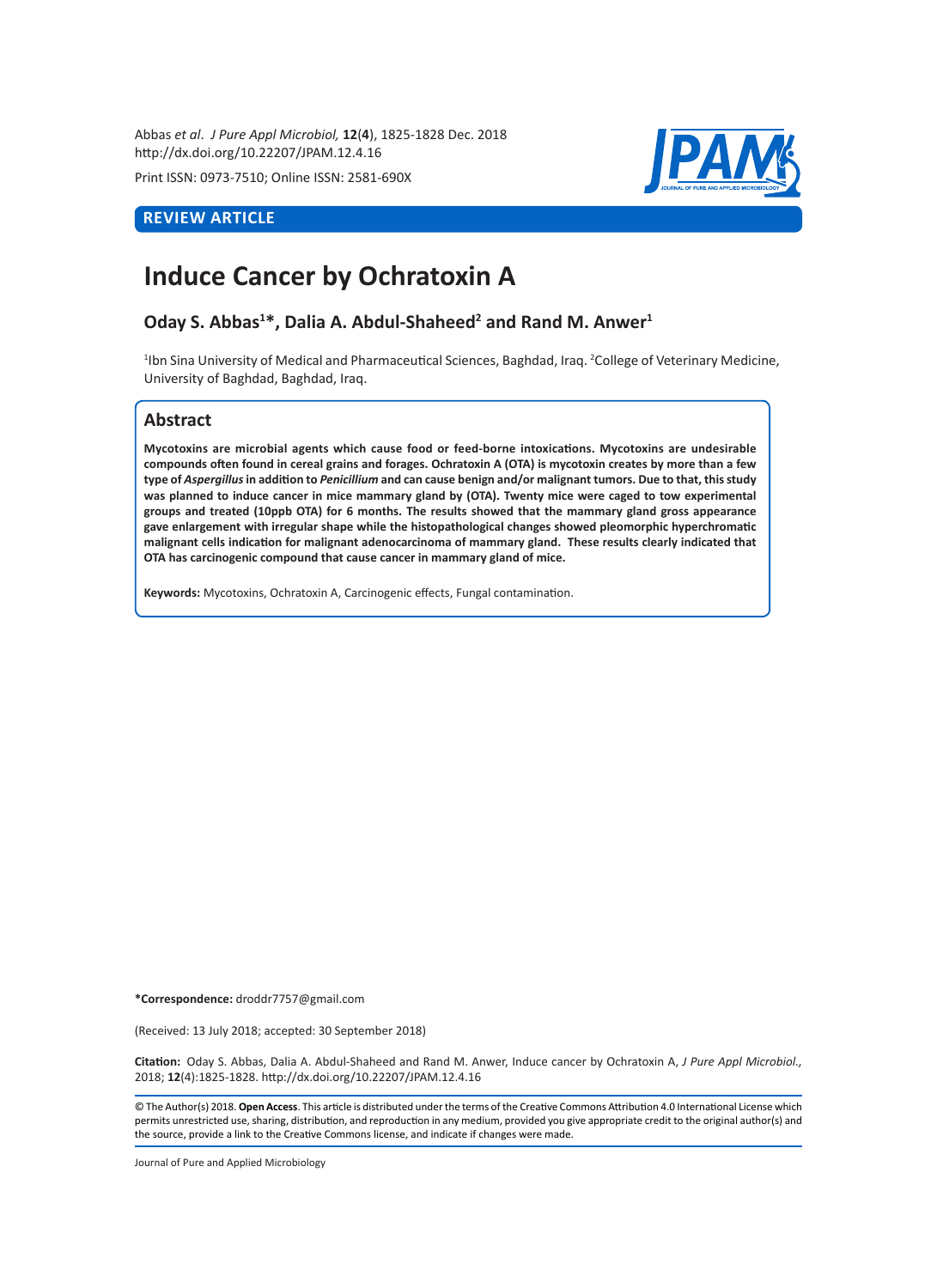#### **INTRODUCTION**

One of the most contaminants to the natural food is Mycotoxins it is basically formed by moulds of *Aspergillus* genetics in addition to *Fusarium* spp as weel as *Penicillium.* 

 The toxicity effect of Mycotoxins on health of animals and human beings is rising and growing up and that's incourage the countries to legislate laws to terminate their existence in food through a very strict control specially Aflatoxins (AFs), Mycotoxins are Ochratoxin A (OTA), Patulin and Fusarium toxins<sup>1</sup>. Fungi produce this biochemical for a wide array of reasons, many of which remain unknown<sup>2</sup>. Mycotoxins production tends to increase when fungal growth rates slow down and as fungi move toward dormancy; in such instances, mycotoxins production appears to be a defensive reaction<sup>3</sup>.

Ochratoxin formed from Mycotoxin in addition to produced by quite a few types of *Penicillium* and *Aspergillus*. Among different types of Ochratoxin, Ochratoxin A is most important, the other being the methyl and ethyl ester of OTA, which is also known as Ochratoxin C and Ochratoxin B<sup>4</sup>. Numerous evidences proposed to facilitate OTA can cause cancer (carcinogenic) to animals and human beings. Initially OTA cause a nephropathy which can cause death due to its effect on kidneys frailer and diseases, the diseases is called (BEN) Balkan Endemic nephropathy. Subsequently, OTA is consider to be toxic to immune and the genetics to many genus.

Petkova-Bocharova and his coworker (1998) mentioned that in 1993 the cancer research agency (IARC) finished that OTA can cause cancer to human brings (Type 2B) in addition to placenta which damage the DNA as well as the tissues and eventually case fatal and death<sup>5</sup>. Also The National Toxicology Program (NTP)<sup>6</sup> have recognized 42 chemicals that considered to be the main reason to tumors in mammary gland tumors to animals. The Environmental Risk Factors and the Cornell Program on Breast Cancer and upon a revision and research on those chemical was ended that the contact to those chemicals have a great effect on human health and safety<sup>7</sup>.

The question addressed in this study is: what is their carcinogenicity risk of OTA assessments *in Vivo?*

## **MATERIALS AND METHODS**

This research is a joint research by the College of Veterinary Medicine / University of Baghdad and the Iraqi Center for Cancer and Medical Genetic Research. All chemicals and Standards of OTA were purchased from Sigma.

# **Animals and experimental design**

Twenty female albino BALB/C mice were used in this study, aged 3-4 weeks and weight (15 ± 20) g. supplied by the animal house. They were housed and maintained in a conventional animal facility, with controlled conditions of temperature (18  $\pm$  6°C) with lighting program of 12 Light and 12 Dark hours. The animals were fed on special formula feed pellets and given tap water.

Throughout the experiments, each ten mice were housed in a plastic cage containing hard-wood chip as bedding. The bedding was changed weekly to ensure a clean environment. Twenty females were separated into 2 groups each group has 10 females. One group was considered as control and it was not treated while the second was exposed to Ochratoxin A (10 ppb) by drinking water for 6 months<sup>6</sup>.

#### **Histological examination**

Tissue processing (mammary gland) and staining depending on<sup>8</sup>.

## **RESULTS**

#### **Grossly of Mammary gland**

The disgusting outward shows a noticeable difference and shape size.

#### **Histopathology**

The experiments were achieved on mice and figure 1 below shows the mammary gland of mice that was exposed to Ochratoxin, the figure indicate clearly the effect of hateful cell as well as the pleomorphic hyper chromatic which indicates the adenocarcinoma.

#### **DISCUSSION**

The study indicate that Ochratoxin A is dangerous, and toxic and can ruin food and also can cause worsen the animal as well as human being health.

To have safe of food, it is very important to keep the food away from Ochratoxin A and be aware from being contaminated with it, and that's why it is important to establish a very accurate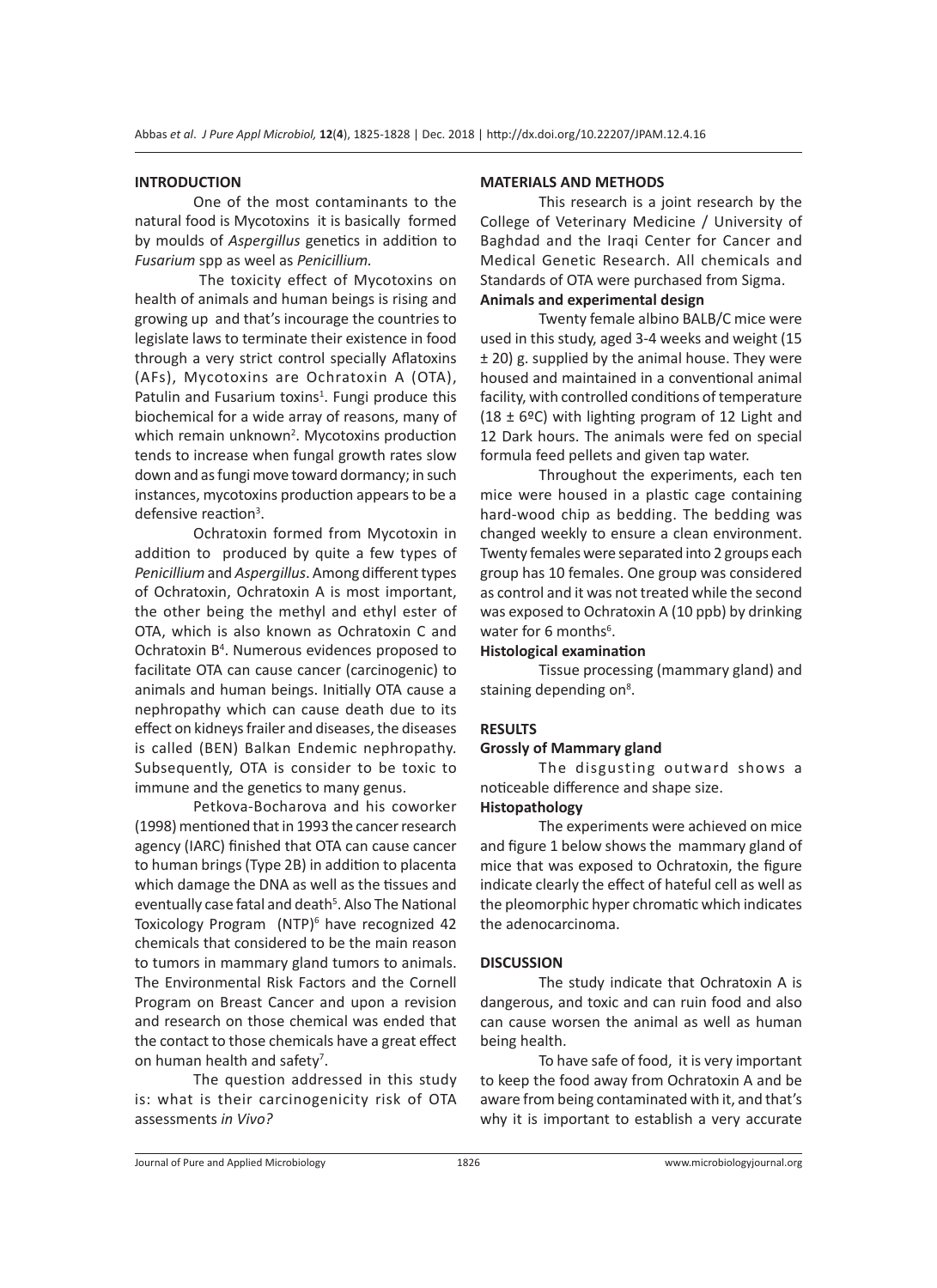

**Fig. 1.** Indicate clearly the effect of hateful cell as well as the pleomorphic hyper chromatic which indicates the adenocarcinoma (H&E (↑) 200 X)



**Fig. 2.** Mammary gland for mice exposed to Ochratoxin (H&E (↑) 200 X)

system to keep the food away from contamination with it. The most important factors that affect the presence of Ochratoxin A are humidity and the temperature those two things has to be well maintained to prevent the exposure of food to Ochratoxin, that's why the monitoring and good control must achieved to maintain healthy food with no Ochratoxin A<sup>9</sup>.

Upon the experimental studies, researches and evidences Ochratoxin A sensibly predictable to cause cancer to animals and human being and this was totally approved in the studies achieved on mice and it was found (when mice exposed to Ochratoxin A), it was found that mice will suffer from renal cell tumors and hepatocellular tumors as well as mammary gland tumor in addition to hyper plastic hepatic nodules and hepatomas $^{10}$ .

In 2016 Malir and her coworkers observed that OTA can be the main reason to smash up DNA, which may lead to creation of cancer in animals and human as well due to the indirect effect of OTA on some of the body processes due to DNA damage which eventually case damage to the  $cells<sup>11</sup>$ .

Experiments achieved on ice indicate that when oral tissues exposed Ochratoxin A, this may cause tissues to be damaged which leads to appear tumors in mice $12$ . In addition to that cancer tumors may appears in kidney, stomach and mammarygland tumors of female rats as well as male rats $13,15$ .

## **ACKNOWLEDGMENTS**

We appreciate the laboratories of the Iraqi Center for Cancer and Medical Genetic Research its valuable cooperation in this research.

## **CONFLICTS OF INTEREST**

Authors declare that there is no conflict of interest.

# **REFERENCES**

- 1. Reddy, K., Nurdijati, S. and Sallch, B. An Overview of Plant-Derived Products on Control of Mycotoxigenic Fungi and Mycotoxins. School of Biological Sciences, University Sains Malaysia. *Asian Jornal of plant Science*., 2010; **9**: 126-133.
- 2. Magan, N. and Aldred, D. Post-harvest control strategies: Minimizing mycotoxins in the food chain. *International Journal of Food and Microbiology*., 2007; **119**: 131-139.
- 3. Wang, J., Zhou, Y., Liu, W., Zhu, X., Du, L. and Wang, Q. Fumonisin level in corn-based food and feed from Linxian Country, a high-risk area for esophageal cancer in China. *Food Chemistry*., 2010; **106**: 241-246.
- 4. Murphy, P.A., Hendrich, S., Landgren, C. and Bryant, C.M. Food mycotoxins: An update. *Journal of Food Science*., 2006; **71**: 51-65.
- 5. Petkova-Bocharova, T., Stoichev, I., Chernozemsky, I., Castergnaro, M. and Pfohl-Leszkowicz, A. Formation of DNA adducts in tissues of mouse progeny through transplacental contamination and/or lactation after administration of a single dose of ochratoxin A to the pregnant mother. *Environmental* and *Molecular Mutagenesis*., 1998; **32**: 155–162.
- 6. National Toxicology Program (NTP). Report on Carcinogens. Department of Health and Human Services, *Twelfth Edition.* 2011.

Journal of Pure and Applied Microbiology 1827 www.microbiologyjournal.org